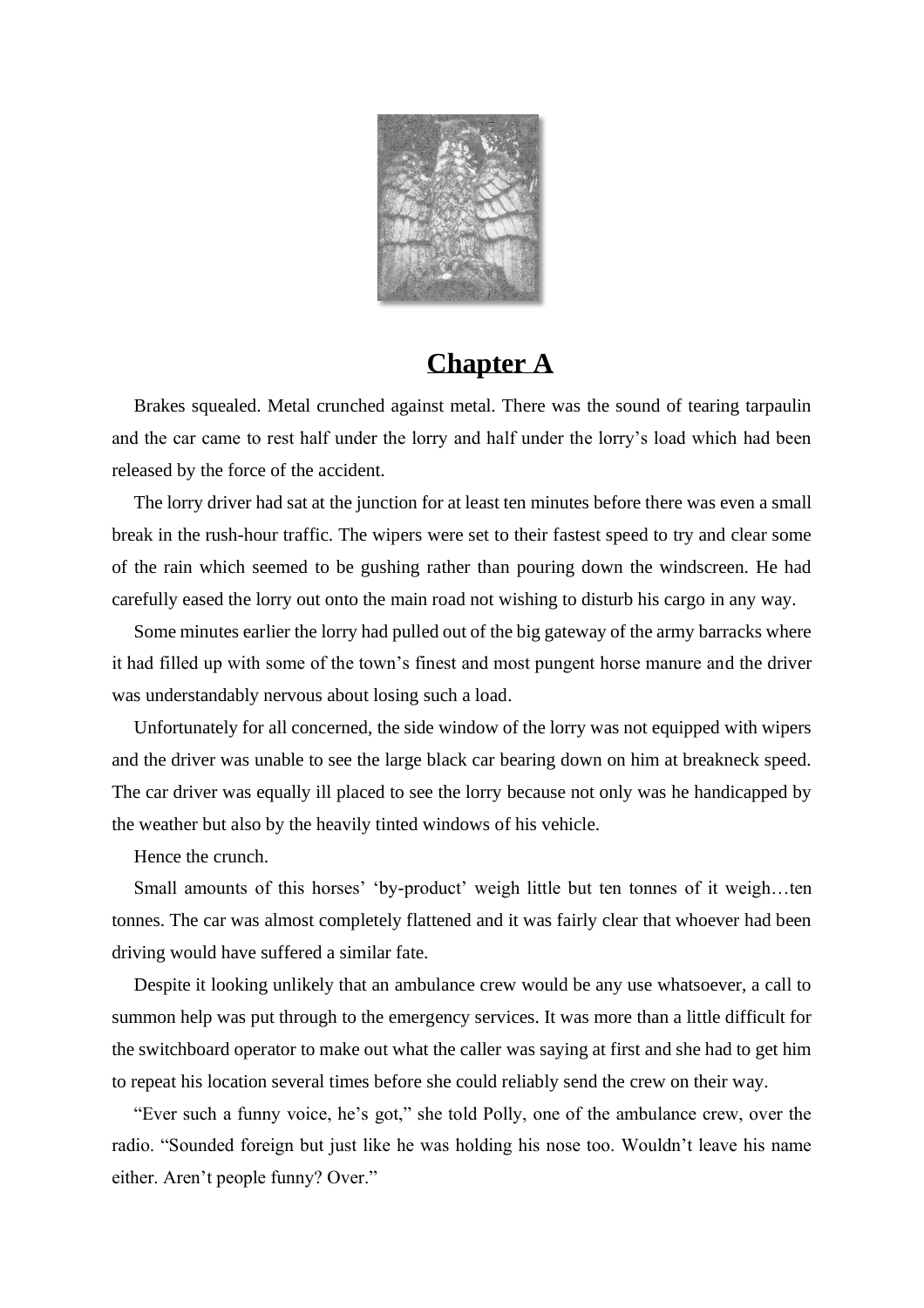Polly had been having a very late lunch when the call came through and she now swallowed the last bit of the sausage sandwich which she had taken along with her. "Sure are. Not clear how long it's going to take us to get there. Traffic's appalling and this rain's really not helping. Over."

The journey was slower than even Polly could have imagined and she was amazed that, in spite of blue lights flashing and sirens blaring like it was the end of the world, they still did not manage to get to the scene of the accident before one of the large cars from Unwins Undertakers.

"How do they do it?" she asked Dan as they both opened their doors to leap out. Dan, however, was unable to answer because he was overwhelmed by the appalling smell which greeted them.

"What on earth is that? What was on the back of that lorry anyway?" It did not take long for it to dawn on him that the job they were about to deal with was maybe one of the most unpleasant of his career to date. "Great! I'm so glad that I agreed to cancel my leave for this, I must say."

"One thing's for certain," Polly put in, "there is no way that *I* am going to dig him out of there.

"If this rain keeps up you won't need to dig. That stuff will have completely turned into slurry in about half an hour."

"Yes, and if the driver's alive now, he sure won't be after swallowing eight pints of slurry. Someone's going to have to get him out. But who, because it took *us* long enough to get through here with the traffic?" As she spoke, they heard the sound of boots pounding behind them. They both turned to see roughly forty soldiers running towards them in formation, brandishing not guns but shovels. "Aha!" said Polly. "The cavalry's arrived." She was never one to miss a joke, no matter how inappropriate the circumstances.

 The soldiers made short work of the digging and before long the car was exposed enough that the fire brigade were able to prise open the driver's door like a can of tinned tomatoes.

Polly poked her head into the car and realised that the car resembled tinned tomatoes in other ways too. "There's blood everywhere in here," she called back to Dan. "Nasty head wound. And would you believe it, the guy was wearing dark glasses. On a day like this, he had it coming to him, I'd say. What an idiot!" Polly had been in this job for just under seven years and it had created in her, what other colleagues called a 'sympathy bypass'.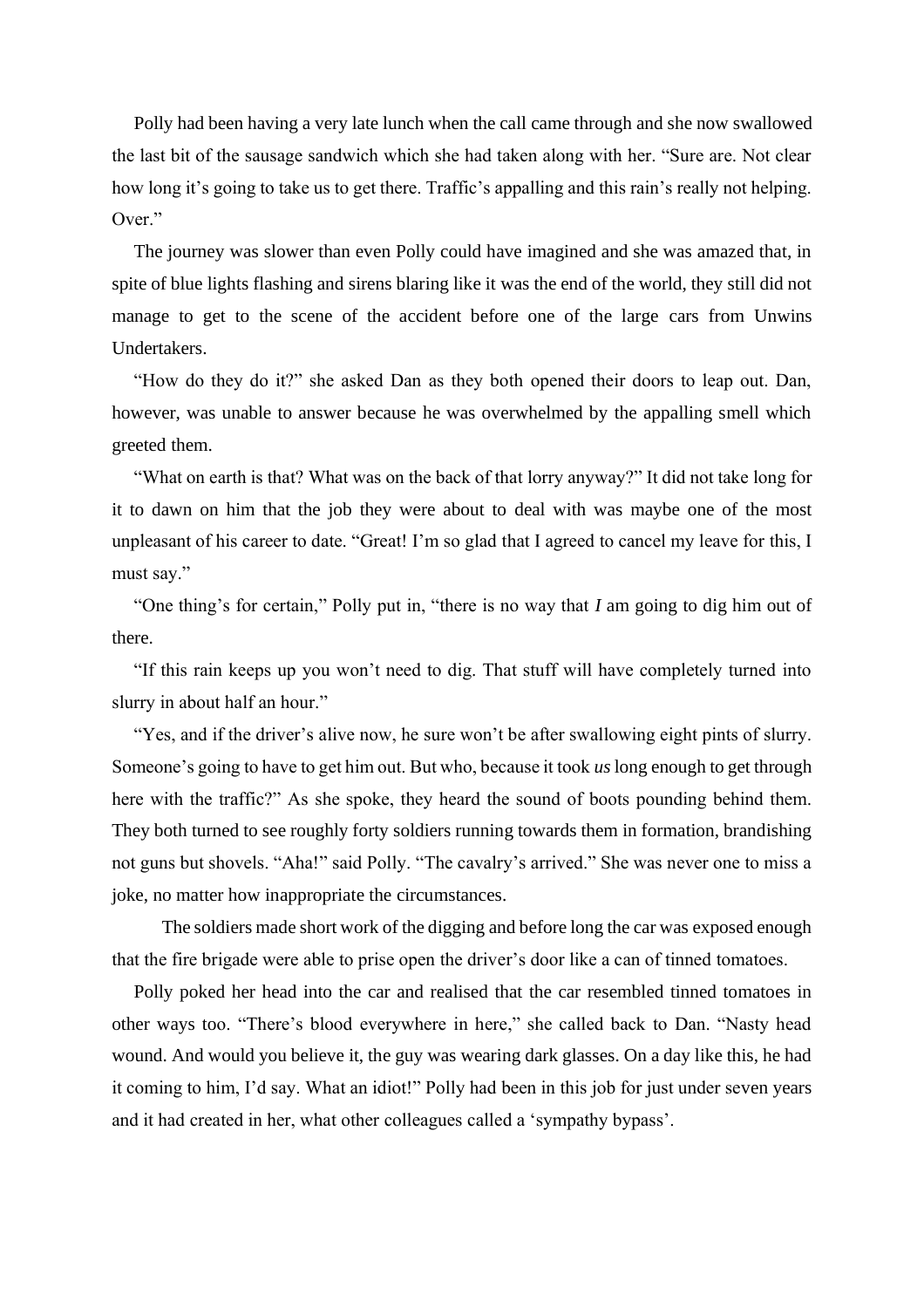Once the car had been opened, it didn't take long to load the patient into the back of the ambulance and they were soon nudging their way through traffic on the way back to the hospital.

\_\_\_\_\_\_\_\_\_\_\_\_\_\_\_\_\_\_\_\_\_

In the recovery room, Doctor Dennis Dobbing, the registrar in charge that evening soon established that the patient's life was not at risk but that because of the severe blow to the forehead at the point of impact and the subsequent crushing under the weight of the 'material' it would, in his professional opinion, be a very long time before the patient recovered consciousness. It was also not possible, in his professional opinion, to estimate the amount of long-term damage caused by the injuries.

The patient, now known as Patient A, was quickly transferred to the Intensive Care Unit – mainly to free up space in an increasingly crowded Accident and Emergency department. It was a Friday evening and there was a big football-match on television. This combination always resulted in a great deal of alcohol being consumed and a great strain being placed on hospitals all across the country.

At this stage, the patient could only be named Patient A because there was absolutely nothing either on him or inside the car with which to identify him. No driving licence, no credit cards, no receipts even. Not one scrap of paper, not one thing.

The police investigating the incident, naturally pursued the matter of the car registration. They immediately put a trace on the car number plate and found that it was registered to a Mr. Zoltan Zappa of Zappa Towers.

They prepared themselves to deliver some very bad news and went round to Zappa Towers to see if they could find anyone home. The house was on a terribly exclusive road and was approached through immense black gates topped by a fearsome looking crest complete with obligatory hook-beaked eagles. A huge gravel drive led up to the rather ostentatiously large front doors.

The police banged the huge eagle doorknocker and, after a short wait, an incredibly tall man answered the door. They were so taken aback by the man's extraordinary height and imposing demeanour that trying to see the top of his head they both nearly fell backwards onto the gravel.

"Erm, good…afternoon…sorry, I mean good…evening, sir. Are we at the home of one Mr. Zoltan Zappa?" said a very flustered Constable Christine Campbell.

"I am he," boomed back the man in the deepest voice it was possible to imagine. It was difficult to tell from just those three words, just exactly where the man's accent was from. This,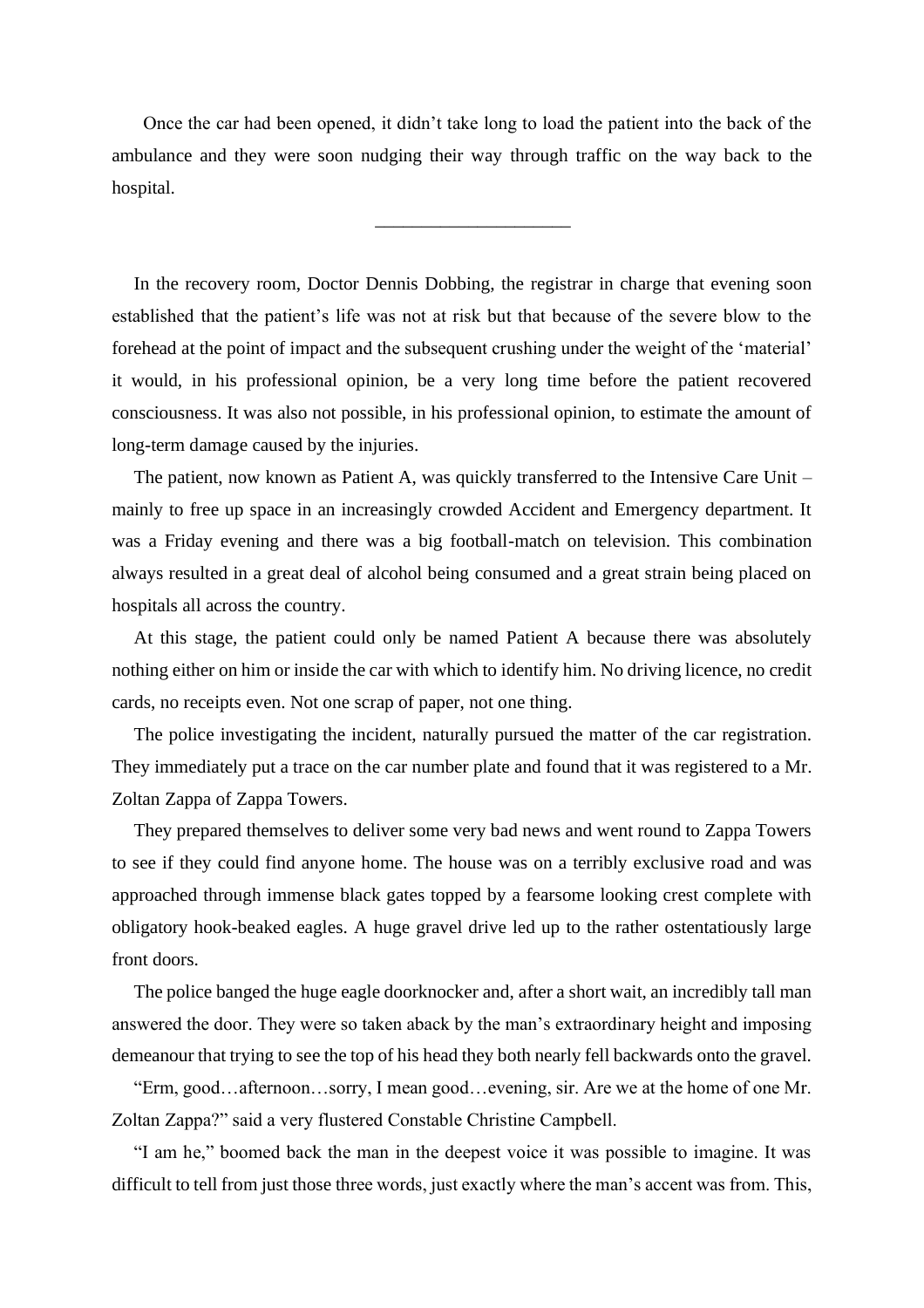however, was really the least of the police officers' problems since they had left lying in Intensive Care the man they had thought to be Mr. Zappa.

"Do you, Mr. Zappa, own a large black Range Rover, registration number ZAP 1Z?" squeaked a now trembling Constable Campbell. This was not giving the best impression possible of the local force but it was difficult for Christine to remain composed when confronted by a two metre giant who she thought to be currently in a coma.

"Dat is no longerrrr my vehicle. I have sold dis some tvelve monsss ago. Vot is dis all about, anyvay?" growled back Mr. Zappa in an increasingly irritated tone.

"Your vehicle, sorry, erm, ex-vehicle has been involved in a serious accident and the driver is currently unconscious in the Intensive Care Unit of Hope House Hospital. Could you…do you think….shed any light on the possible identity of this, erm, gentleman?"

"How vood I know. I juss tol you dat I solt it von year ago ent I solt it to a dealerrr. Now please go avay and leave me alone. I am a verrry busy man and do not have time for such games."

With that, he retreated into the house and slammed the door in the faces of the police officers, who did, of course, feel rather disgruntled at being treated in such an ignorant fashion but who were also incredibly relieved at having the excuse of retreating from that rather scary establishment with its more than scary resident.

Inspector Ian Irving decided that now, having let poor Constable Campbell take all the flack from a very angry Mr. Zappa, he would assume command of the situation. "Right, Campbell, well it looks like it's back to the station and back to the drawing board with regard to our nameless patient. By now, the boys should have gone over that car with a fine tooth-comb and maybe, just maybe they'll have discovered something vaguely useful."

\_\_\_\_\_\_\_\_\_\_\_\_\_\_\_\_\_\_\_\_\_

Inspector Irving did not value highly the abilities of his colleagues in forensics but, actually, a fine-tooth comb had not been needed at all for the discovery which they unveiled to the Inspector the following day at the station.

Just as expected, when the team had opened up the boot of the car there was nothing. No bits of rubbish or empty shopping bags, but more significantly, nothing useful in case of emergency. No car-jack, no warning triangle, no blanket or box of tissues. This was becoming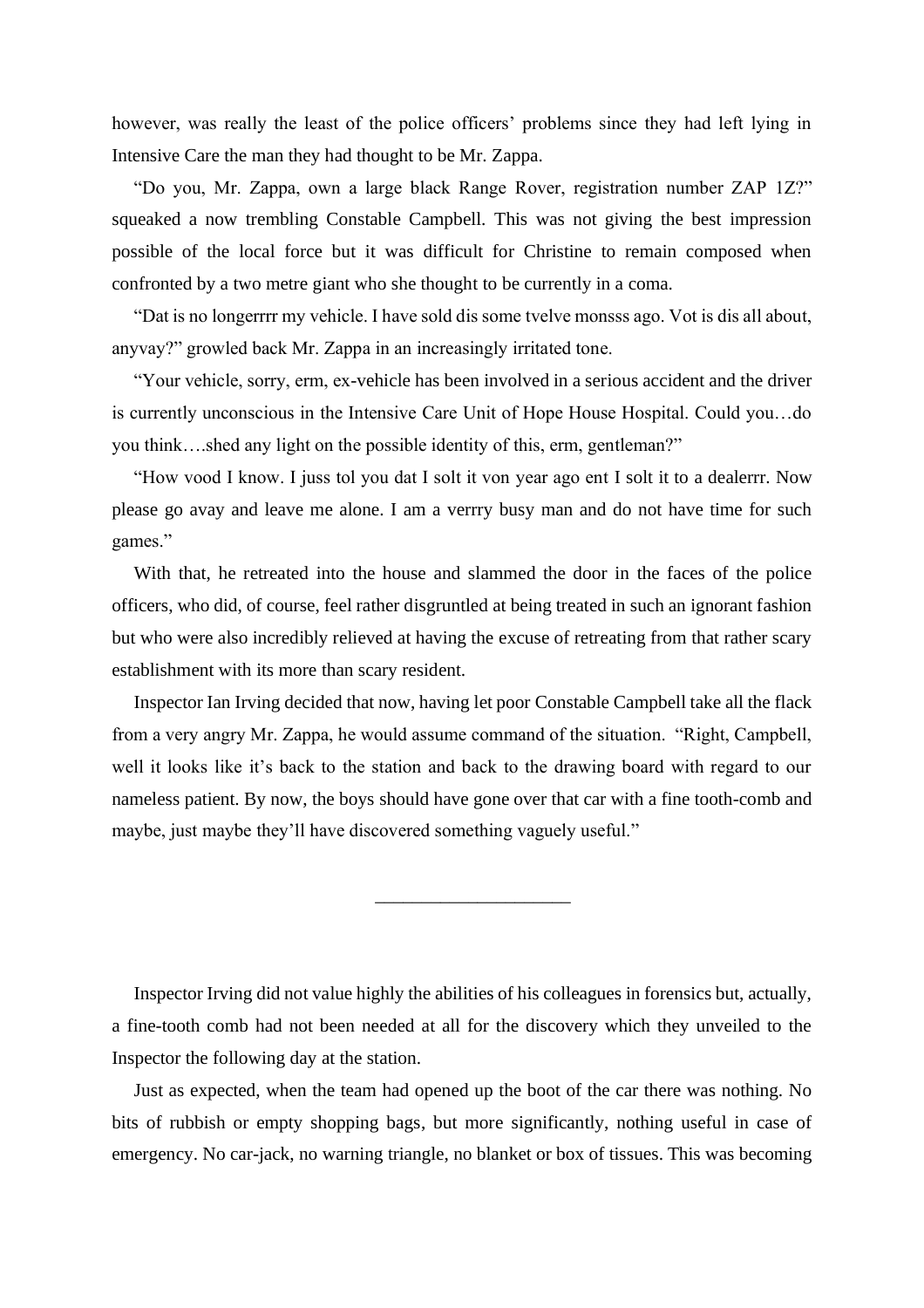more and more mysterious. Never had the team seen such a clean and empty car before; it had to be deliberate.

"Spare tyre must be under the carpet, sir", Sergeant Spencer called out to his superior who was combining supervising the operation with drinking a large milky coffee, eating an extremely messy doughnut and telephoning a drinking pal to arrange the evening's entertainment. He was also using the opportunity to show off to his team that he had got one of the first new-fangled mobile phones on the market.

Two of the officers in their white plastic boiler suits stood on the other side of the car watching him. "What an idiot! Look at him, the big 'I Am'. Does he know he looks like he's holding a brick to his head and talking into it?"

His colleague whispered back, "Maybe it *is* a brick. Ibbo would buy anything if it meant that he could flash some cash about." There was no love lost between the Inspector and his team.

Ibbotson barked at Spencer. "Well, get the tyre out then Sergeant! Honestly, do I have to do everything around here myself?!….Are you still there, Dave? Right the Red Lion at eight, then?"

"Guv, guv, you'd better come and have a look at this!"

"What is it now, Spencer? Do you think I've never seen a spare tyre before? What, has it got a flat, or something? Quick run to the guy's bedside and book him for it!"

"Not 'a flat' exactly, sir. More 'a float'."

"Listen, Spencer, *you* might be into the cryptic crosswords in the posh newspapers you read in the canteen in the desperate hope that someone will think you are intelligent. *I* on the other hand would rather have my information given to me as straightforward as possible. Now what the blazes are you talking about?"

"I'm talking about the biggest stash of money that I've ever seen in my life, sir. It's right here, stuffed inside the well for the spare tyre."

The doughnut, coffee and telephone crashed to the floor as Inspector Ibbotson went dashing over to inspect this 'stash'. This being a big car, it was a big tyre well and it was absolutely full of £50 notes. It was indeed a vast sum of money.

"Get it out, Spencer, get it out. Let's count it!" Ibbotson shouted in his excitement.

"Don't you think that we ought to check it over for fingerprints, traces of drugs, anything like that before we actually count it? After all sir, we *are* the forensic squad." Sergeant Spencer, who had always had his doubts about the skill and integrity of Ibbotson, spoke with more than a hint of condescension, flavoured with a large amount of suspicion.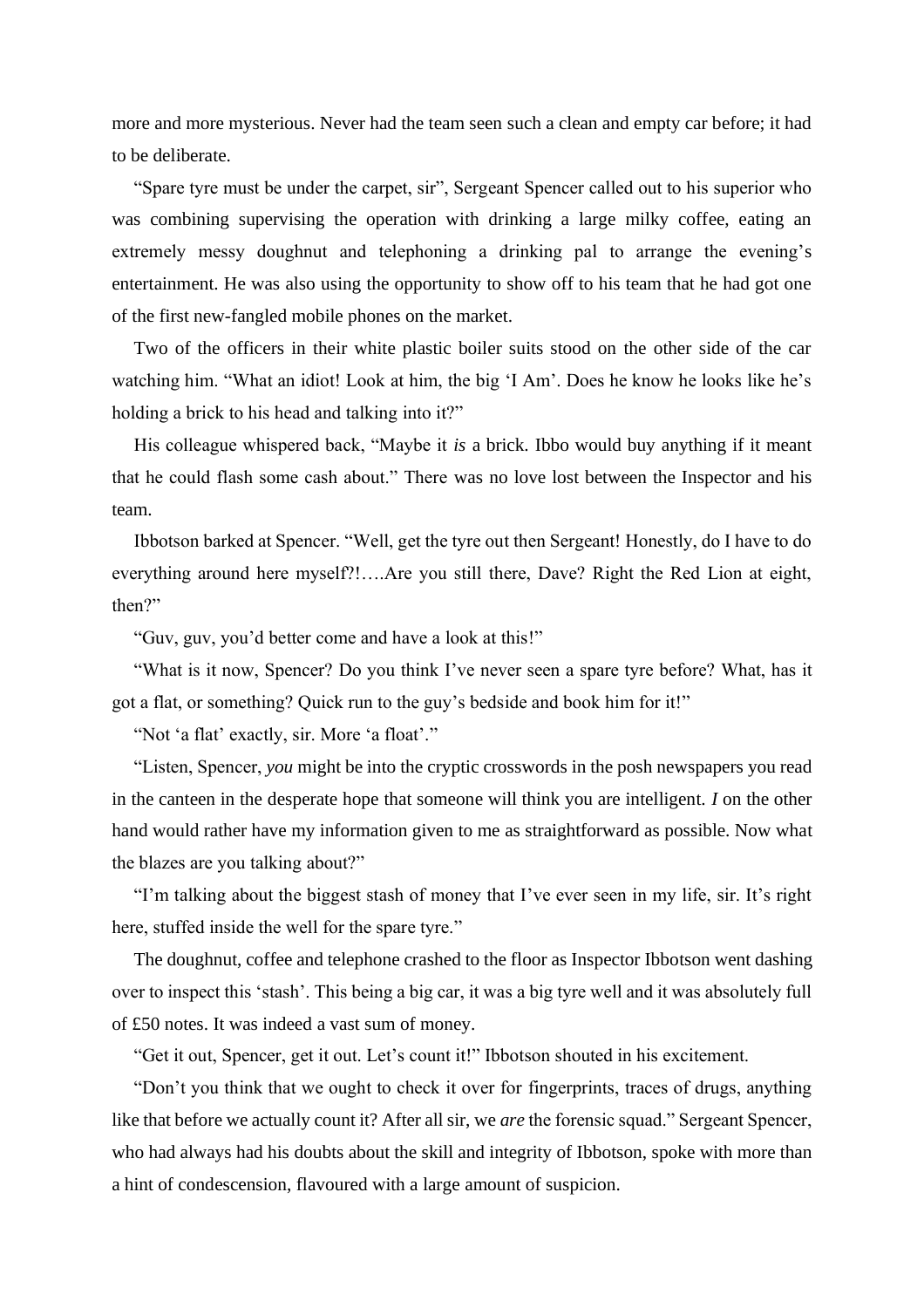"Well, obviously, Spencer, I didn't mean count it before it had been checked over. Honestly, sometimes I think you've just got no idea at all. I have to spell out every little thing." With that the inspector retreated to pick up his now slightly battered phone. "Somebody clear up this mess! This place is such a tip! There's coffee and jam everywhere. I'll be in my office. Don't disturb me unless you've got something half way useful to report like where in the hell all that money has come from." And he left, leaving his grateful team to get on in peace with the task in hand.

It took hours to find out that there were no useful prints on the money. "These are all used notes," Spencer told the team. "They've probably been through hundreds of hands by now."

The sniffer dogs came in and found no trace of narcotics, explosives; nothing untoward at all in fact.

Naturally, the next step was to check the serial numbers on the notes to see if it was stolen loot. This was another lengthy operation because there were just so many of them and every single one had to be entered into the police computer. It was made all the more difficult by the fact that it was now the middle of the night and all the data entry clerks were, understandably, at home tucked up in bed. Sergeant Spencer was a bright lad and had many skills but, sadly, typing was not one of them, which made the task extremely laborious.

Finally at 8.30 the next morning, Spencer reached his conclusion about the stash. It seemed that this money was clean. In no way was it related to a crime of any description and it looked like it would have to be handed over to Patient A, when and if he ever recovered. Ibbotson was not going to like this and, unfortunately, he was often guilty of 'shooting the messenger'.

"You lads better head on home now and get a good 'morning's' sleep unless anyone fancies helping me break the news to the Inspector?" He looked around at the worried, silent faces. "Thought not. Well, wish me luck, anyway!"

At least Spencer knew he'd got a good two hours before he had to hand the information over because the Inspector could be relied upon never to be in the station before half ten, particularly after a night on the tiles. The sergeant was going to use that time to investigate further the small brown packet found tucked in among the £50 notes.

\_\_\_\_\_\_\_\_\_\_\_\_\_\_\_\_\_\_

Down in the basement, where the station's rather underused and dusty library was located, Sergeant Spencer had a great deal of difficulty locating the book he was looking for. He eventually found it tucked away among books on Passion (crimes of) and Pottery (antique and modern). "How could 'Botany (a comprehensive encyclopaedia of)' end up in the 'P'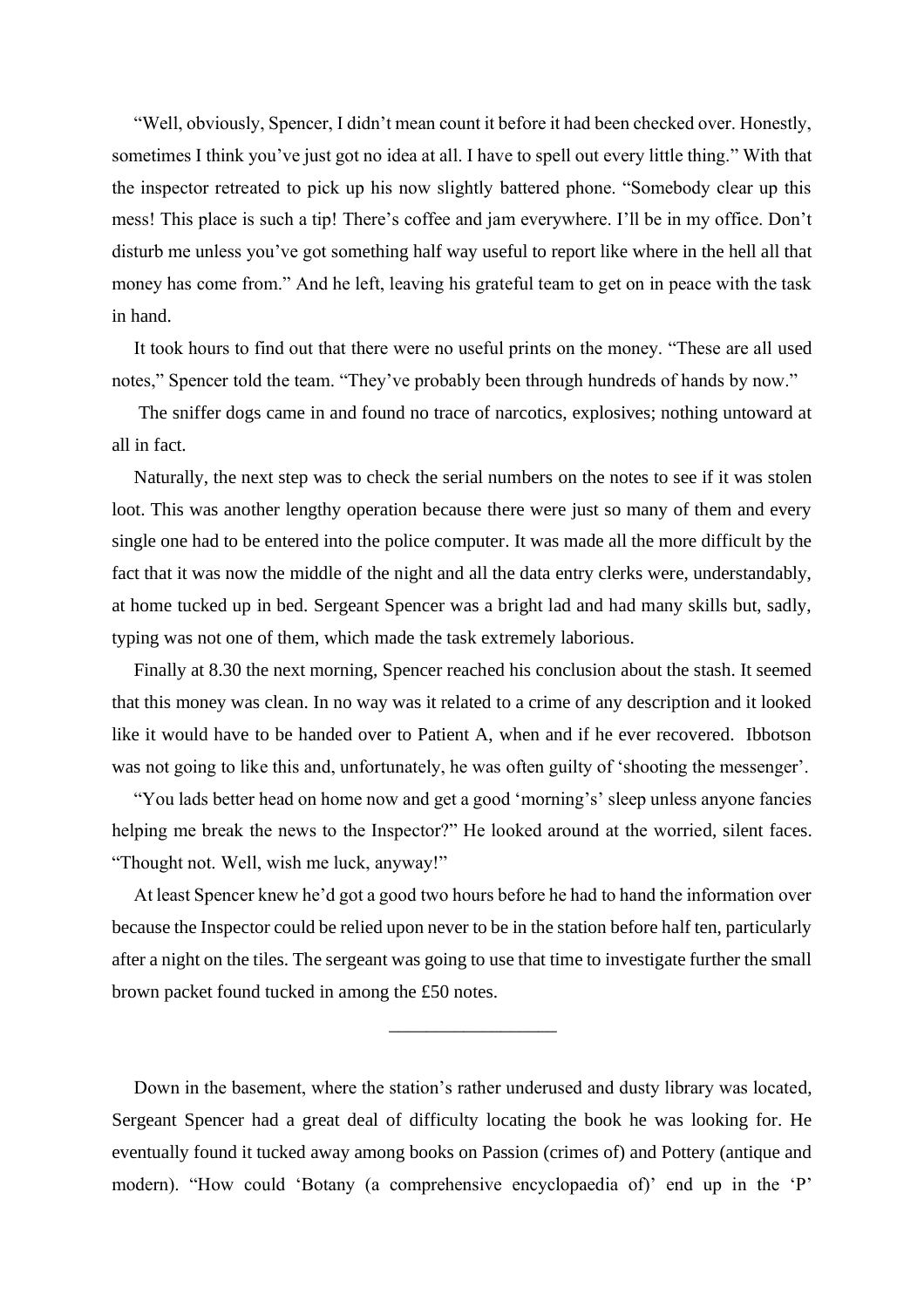section?", Spencer thought to himself. "Of course, silly me, P for plants not B for botany." Not all the officers in the station had Spencer's education.

The book, which Spencer had pulled off the shelf, was gigantic and, as he flicked through its seventeen hundred pages, his heart sank. Police work was really nothing like as glamorous as he had seen on the television when he was growing up. No fast cars rushing to arrest the leader of an international drug trafficking gang for Spencer. Oh no, just a trawl through some very dusty books to establish the nature of a small packet of seeds. For that is, indeed, what was in the packet – just seeds. Twenty-six seeds to be precise. Fairly large seeds but nothing extraordinary. They would actually have attracted very little attention had they not been tucked in among the one million three hundred thousand pounds of used notes in the boot of a crashed car.

Luckily for Spencer, in the encyclopaedia there was an entire section on seed identification. He trawled through the whole lot but could find nothing which exactly matched those in the packet. Either the size was not quite right, the shape was slightly off, the colour was a marginally different tone. 'It's no good,' he thought 'I shall have to take these along to the Botanical Gardens and consult an expert. Meantime, I'd better go up and give Ibbotson the 'good' news!'

While he was down in the basement, Spencer had lost track of time and it was already eleven fifteen when he entered Ibbotson's office, having stowed the seed packet back in with the money for safekeeping. The inspector was not exactly pleased. He had, after all, been at his desk for all of forty minutes and had expected to be given the results of the investigation immediately. His mood was not helped by the information which was given to him.

"Right, thanks for nothing, Spencer. You'd better get back on to that case of the jewellery shop robbery. Let's see if you can come up with something more interesting about that, eh? I'll take this one from here and write up the report for the super," Ibbotson mumbled between sips of the liver salts which he was drinking in the vain attempt of making his stomach feel vaguely normal.

"But, guv, there's one more thing…", Spencer began.

This time it was not a mumble, which Ibbotson produced, but a roar. "Did you hear what I said, sergeant? *I* will take it from here. Now, get out and do as you're told!" Clearly Ibbotson had missed every session on the ten-week course in 'People Management – Getting the Best out of your Team'!

Spencer knew that it was utterly pointless trying to deal with his superior when he was in this sort of mood and left briskly, allowing the door to slam just a little harder than he might